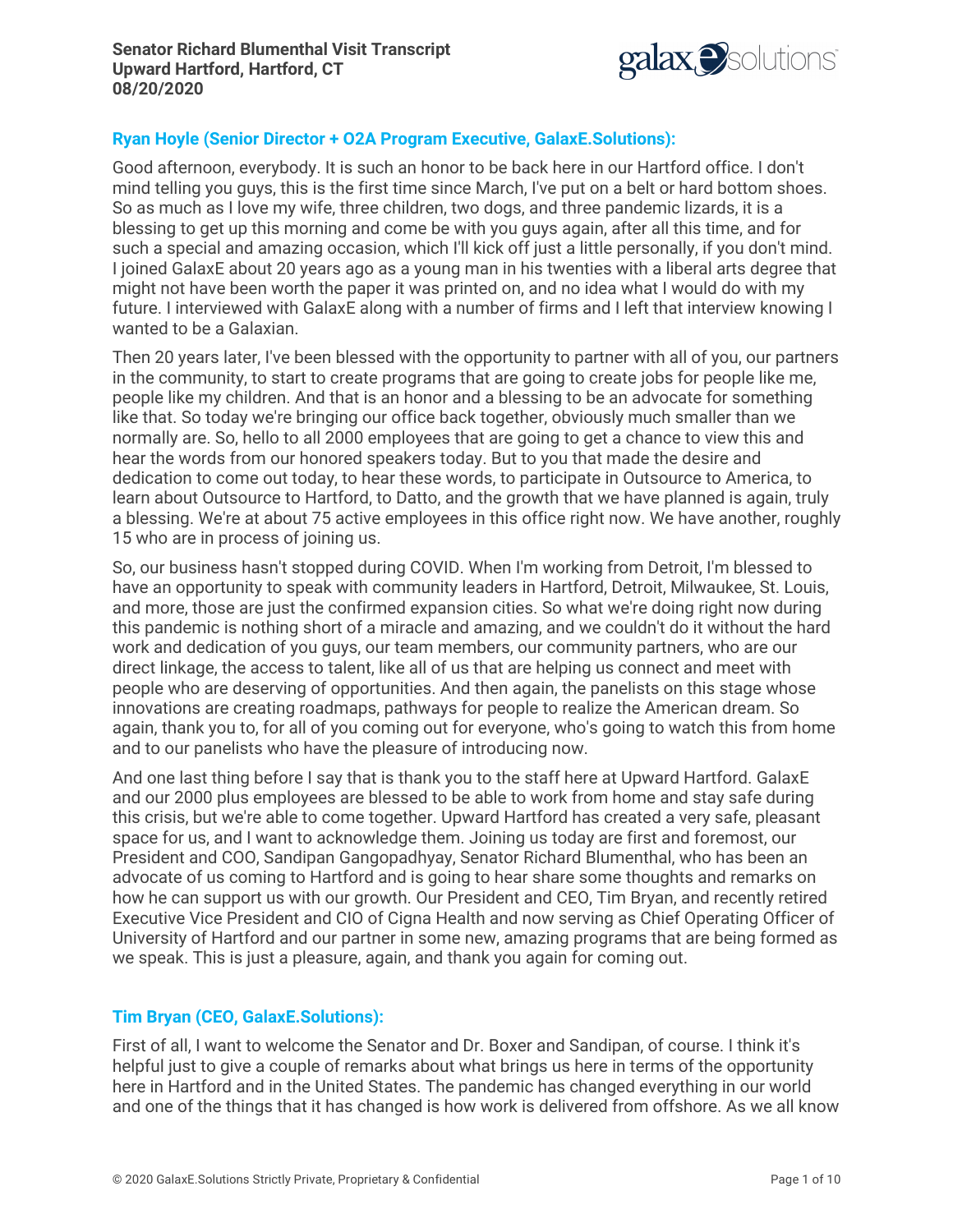that there, there are tens of thousands of workers in third-party service firms in foreign countries being paid millions and millions of dollars in the IT space. And we believe that the pandemic has made the resilience of those workers, their ability to perform in work from home offshore highly questionable. And it's the perfect time to bring jobs back to the United States, to enable the domestic workforce, which, where we're looking at something like 30 million unemployed Americans at this time, using automation to bring those jobs back to the United States, back to cities like Hartford, and within our borders, because work from home enables that in a way that's never happened before.

And you overlay that with a program like Outsource to Hartford with, with special consideration for minority hiring here in the United States to enable people to participate in the American dream, to really have a stake in the success of a city like Hartford and in the United States. And you really are looking at the perfect storm of opportunity that exists today. So GalaxE.Solutions is proud to be leading the charge in bringing IT jobs back to the United States, back in a way that will help in terms of hiring locally and inside the borders of our country, and really give us an opportunity to direct that spend towards workforce development, diversity hiring, and urban revitalization in our smaller cities. So, having Senator Blumenthal join us is an incredible honor.

His advocacy for domestic jobs is second to none for the infrastructure that is required to enable workers to have great jobs in the United States, as a partisan for cities like Hartford in Connecticut and for Connecticut as a state in general is second to none. So, it's a real honor to have you here, sir. Our goal here is to have comments by Sandipan and Dr. Boxer to give a little bit more flavor to the opportunity that we're facing right now and then of course, sir, your comments would be welcomed perhaps whenever you like. But I would like to start if I could with Sandipan Gangopadhyay our President and Chief Operating Officer, a man whose teams have developed the technology that's going to enable work to come back to the United States and drive American jobs. So Sandipan, would you like to make some comments?

# **Sandipan Gangopadhyay (President + COO, GalaxE.Solutions):**

Thank you, Tim. Thank you. Thanks for visiting, Senator. What you know, a question that I get asked sometimes about the Outsource to America program is how are the jobs coming back? And, you know, it's a great objective, but how does that happen? And I want to point out that today the largest number of high learning universities in the world is still the United States, it's India is maybe a close second, China is a distant third. And in terms of quality they're incredible universities, the top four of the top five best universities are still in the United States, right? We also if you notice that among the biggest innovations and inventions that are driving growth in the world, the highest market cap companies, right, you mentioned Amazon, Microsoft, Tesla, those are all technologies and inventions that were made in which country, incidentally some of the founders may have been born in other countries, but they found success here in the United States.

They studied here and they were successful here. And that's the differentiator. That's why we bring jobs back, not by focusing on the lowest common denominator, not by looking at jobs that are because in IT, you can do grant work kind of jobs, and you can do jobs with advanced technology. And if you're doing the lowest level of jobs, then the cost matters, then you're always going to face pressures of labor arbitrage, right? How are you going to compete with the lowest cost resources in other countries in Asia and elsewhere? That's not what the United States was built on. United States was built on innovation and invention and pushing the envelope all the time. And in our world, that what that means is advanced technology. Some of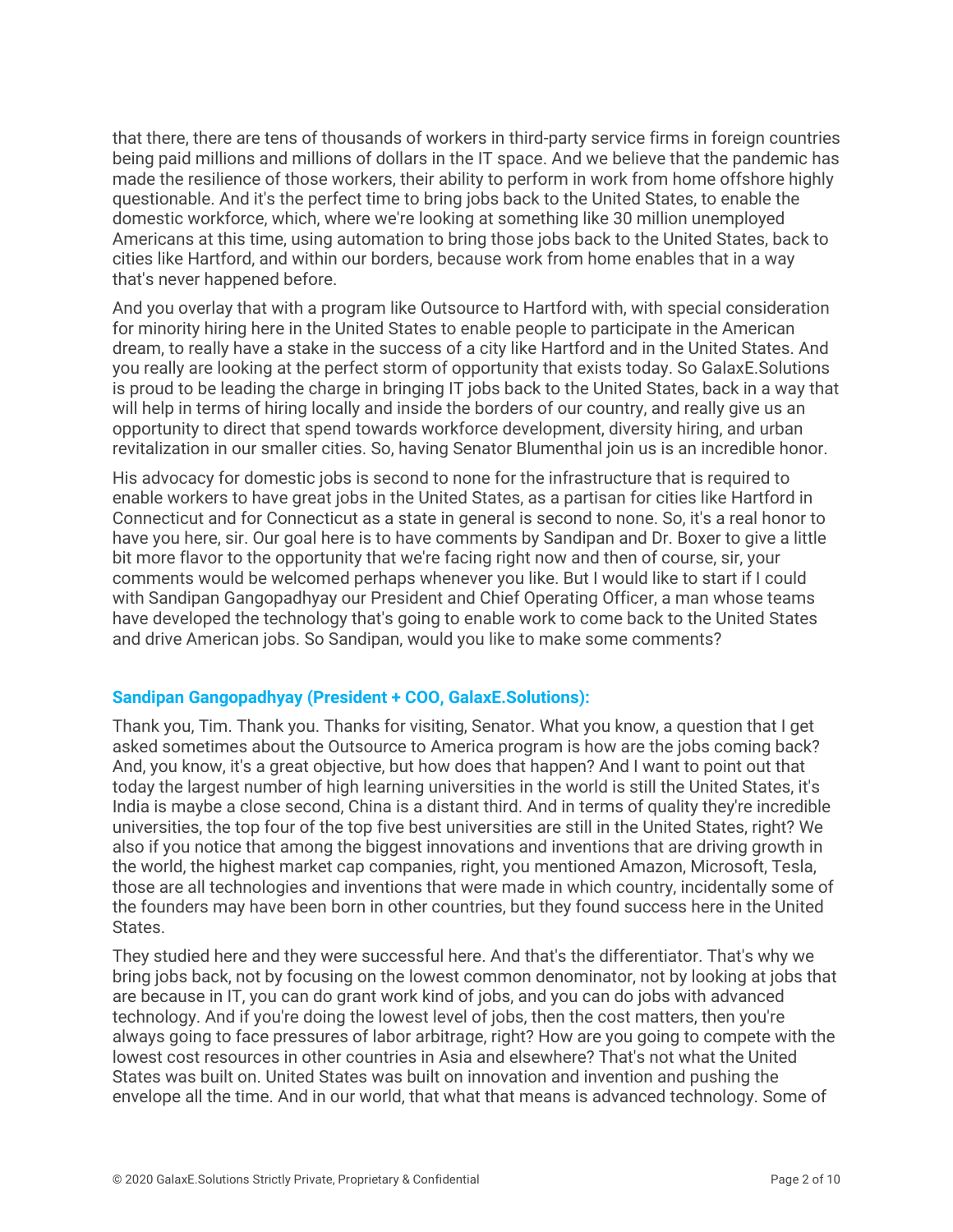what we are doing in GalaxE with GxFource is when we bring in the talent, we are not necessarily looking for what they'll know or what they have learned.

We are looking for aptitude, we're looking for the burn to learn and to grow. And when you get that raw material, you're getting that latent talent pool, and you merge that with advanced technology, nobody can beat us. Nobody can beat us in a long, long time to come because these institutions and Dr. Boxer's here with us today, he leads the University of Hartford right here, and these are things that don't happen overnight. These institutions don't grow up, you turn on a switch and suddenly they appear. And so, this is a latent and an incredible resource that United States has that we leverage in order to make Outsource to America work. And over the last 30 years, that singular property has been a recipe for our success.

# **Tim Bryan:**

Thank you, Sandipan. As I mentioned Senator, we're thrilled to have Dr. Boxer with us who is truly a visionary when it comes to talent development here in the United States and the opportunity to bring these jobs back to US, and he's become both a dear friend and a real mentor to our organization. So, Dr. Boxer I know from our many conversations that you've seen this opportunity coming and now it's right in front of our eyes and I'd be very pleased if you'd share your thoughts about this particular unique moment in history that we're facing.

# **Dr. Mark Boxer (COO, University of Hartford | Retired EVP + CIO, Cigna):**

Thank you, Tim. I am pleased to do that. And Senator, thank you for joining us today. Your support for initiatives like Outsource to America, the job creation programs is unparalleled, and we deeply appreciate your doing that.

I've seen firsthand the power and the value that comes from this program. As a technology executive, as an educator, as a sponsor, the value creation has been incredibly clear. What it's done for the economy, what it's done for the workforce, what it's done for individual people's lives is powerful, but at the end of the day, it's going to take three legs of the stool so to speak. One, it takes strong government support. Thank you very much for what you're doing. Two, it takes enlightened corporations, companies like Cigna that are committed to job creation and willing to make an investment in programs like Outsource to America. But it also takes educational institutional partnerships. We have great assets there. We have universities like University of Connecticut, University of Hartford, which by the way, is over 40% diverse in terms of its composition, schools that have strong STEM programs and schools that produce graduates that want to stay in the geography.

But I've seen these graduates become part of the GalaxE organization and make significant, meaningful contributions to the work right here in Connecticut. And Connecticut is right for this. The Hartford region is right for this. We step back and we look at what's going on in this country right now, the incredible suffering that's taking place, and the challenges that we have, and we will come out of that. But at the end of the day, when you think about the social determinants of health, when you think about the social determinants of health, it comes down to many factors, but it also comes down to employment. It also comes down to jobs because with jobs comes freedom, comes flexibility, comes self-worth, composition, contribution, and most of all, the engine that drives the economy, and that's really what this is about at the end of the day. I'm very, very pleased to be part of this partnership, pleased to help bring this to the Hartford region, grow it within the Hartford region and watch it take off. Thank you very much.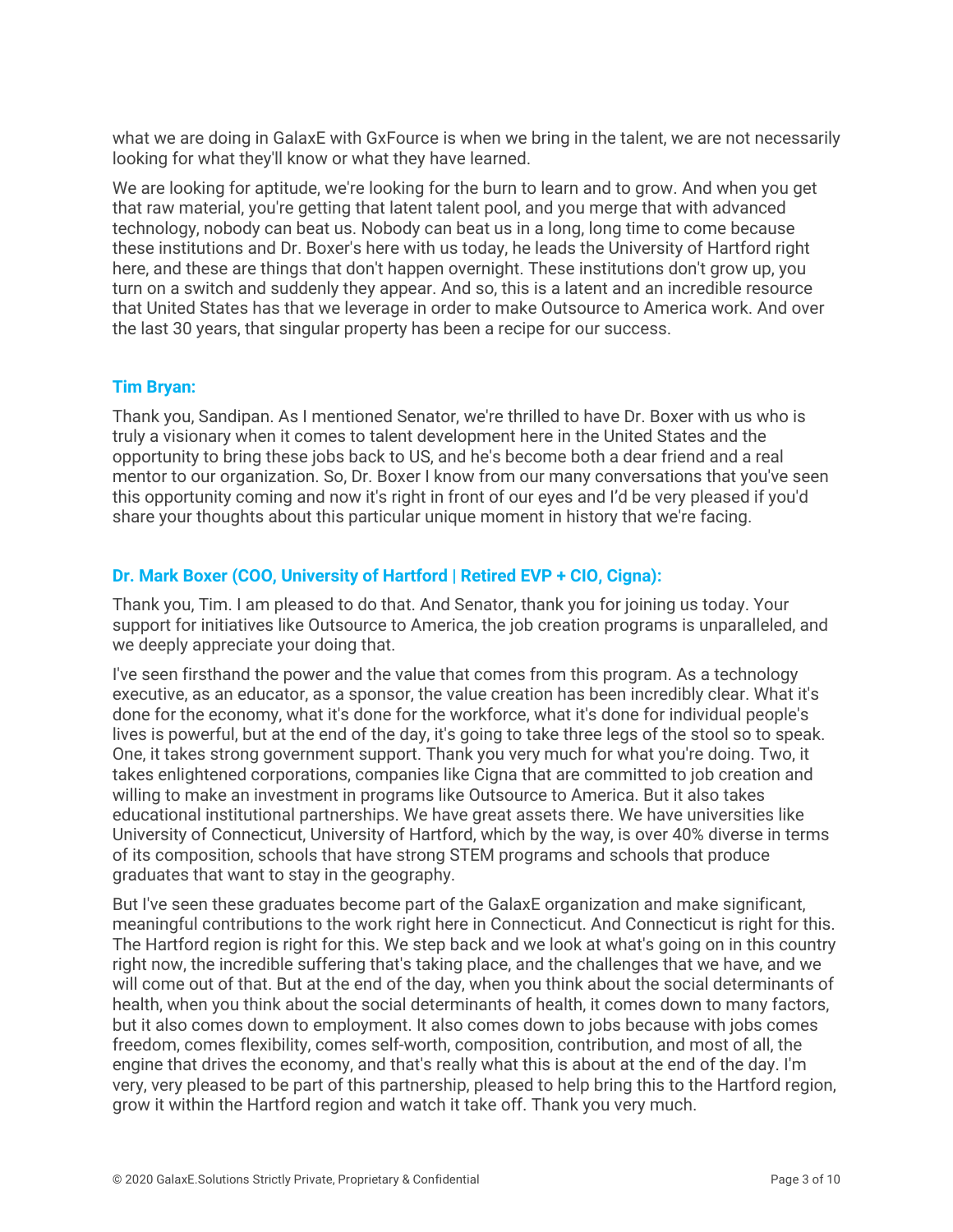### **Tim Bryan:**

So, Senator, if you think about these components, number one work from home in foreign countries doesn't work. While those countries have a wonderful complex, robust office parks, work from home as an alternative is not functioning properly. That means that there's a market opportunity to bring those jobs back to the United States and what we need here in the United States, and many of the things that you've been advocating for years and years, are robust technology, infrastructure, educational institutions, workforce development programs, a focus on communities that may have been bypassed by previous growth times in our economy, and all of that revolves around strong public private partnership. And, you know, one of the reasons that we were so excited to have you here is because you're such an advocate for those things.

And so, as we are looking at the future of technology and technology employment here in the state of Connecticut, the city of Hartford and in the United States, we're very interested in the alignment of all of these things, education, job opportunity, public private partnership and the leadership that you've provided in those sectors. So, it'd be very interested in your comments around those elements and obviously as we're in an election year, and we see a lot of challenges in our country today, be very interested in your commentary on where you see things going.

### **Senator Richard Blumenthal (CT):**

Right. Well, I'm very excited to be here. I really appreciate you having me and thank you for your determination to bring more jobs to Connecticut. Nothing is more important to me, especially at this moment in our history with our going through what I would agree is a perfect storm. I view the future of job development is kind of a rainbow at the end of that storm. I know you meant perfect storm in the sense of a good conglomeration of developments. But what I see right now is a tremendous time of hardship and heartbreak and economic crisis, the healthcare emergency, and really the kind of emotional trauma, as well as real hunger, food insecurity, homelessness, all of the economic ramification. And you're absolutely right about the importance of all those factors for job development. But in some ways, the point that I think is most important about work today is that it gives people dignity and self-respect.

Of course, it's important for income put food on the table, to pay rent, to clothe children, and people are struggling to do that today, which is the reason why I think another relief package is so vital with unemployment insurance and rental assistance and aid for hospitals, more testing, hazardous duty pay for our frontline workers, other measures that will enable us to move forward with economic recovery. But I think what you emphasize today is that work, and the dignity of work, will require initiatives. It will require using technology in a creative way. Some of those old jobs may never exist. Jobs are going to be reinvented. Some of the skills that I see as necessary for our national security and our national defense - to build submarines, to build joint strike fires, the engines here at Pratt and Whitney, the submarines in Groton at electric boat helicopters at Sikorsky, those skills, welding, pipe fitting, machine working, those are going to be absolutely necessary, but they too will use technology in different ways.

They can't be outsourced abroad. And I think the point that you make is so key, we need to take advantage of the changing concept of work to bring jobs back, Outsource to America, in ways that are now more than encouraged, they are made essential because as you put it so well, you can't do it at home in another country, you can in this country, and you can do hybrid models in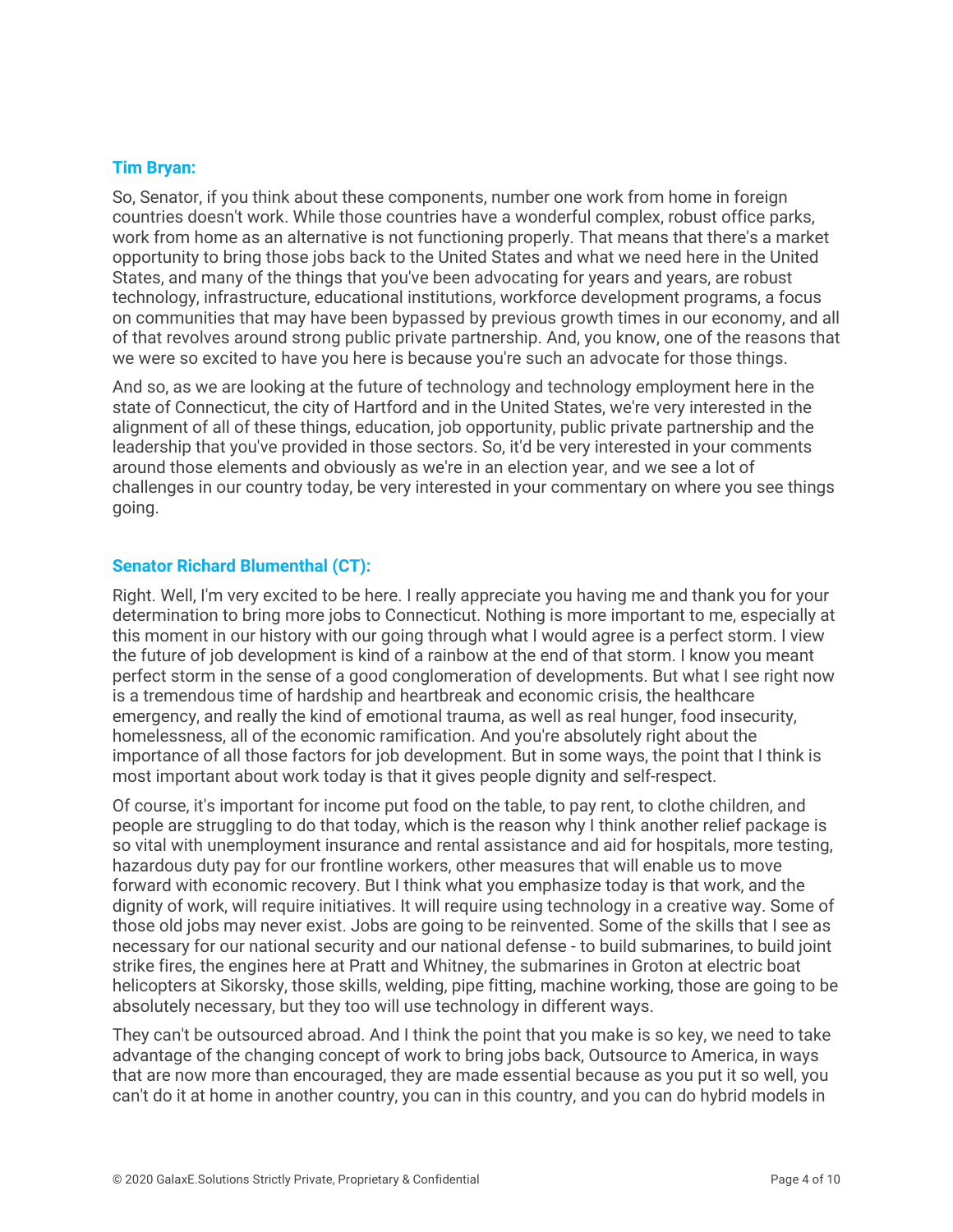this country making use of technology. You know, all of what I'm saying, and I'm just repeating in a sense what you have said, impliedly or explicitly, but I think the important point is that we need to be on our toes. We need to be proactive, energetic, and we need to, we have all handson deck to take advantage of opportunities made available by GalaxE, by the Outsource to America and Outsource to Hartford initiatives. And so anything I can do to increase the availability of the opportunity for job creation, I just think at this point in our history, when there are so many divisions and where the threat of internal divides is so dangerous, jobs and economic growth have the capacity to bring us together and make it more likely that we will continue with the great democracy that we have here.

Because I think one of the real threats to our democracy is the fear that's created by change. Change is always unsettling. Loss of jobs is terrifying. Opportunity and hope are the great unifiers. And we need leaders at this point in our history, talking about the election, leaders who will bring us together, who will create that sense of community in hope, in a feeling for each other, in hope that better times are ahead. And in fact, the best of times are ahead, because technology, if used properly can, unlock such tremendous human potential, can unleash the most creative instincts and insights that we have. And there's so much out there, and I so appreciate just to close on this note, your emphasis on diversity, because what we're seeing in the streets of Connecticut as we are all the country is a demand for more justice and end to racism.

And it's not only in policing and criminal justice, it's in housing where redlining still exists. It's in education where the quality of a child schools still depends on the zip code, where they live, and in healthcare, we're seeing it right now. I had a seminar or a meeting this morning on the distribution of the vaccines that will come to deal with coronavirus to make sure that we overcome existing discrimination in healthcare, the injustices and inequities occur there, but in the workplace, we need to overcome discrimination as well. And it will take outreach. It will take initiatives, and I'm really very, very impressed by that emphasis by GalaxE and Outsource to America. So, thank you for having me today. And I look forward to working with you.

# **Tim Bryan:**

Thank you. Alright, Senator, we'd like to say we love Hartford. We're here because as we're all seeing in the news larger cities are struggling, struggling with the virus, struggling with the costs, struggling with civil unrest and Hartford is just a breath of fresh air and a meaningful alternative to large cities in the United States. And, you know, the state of Connecticut is an absolutely wonderful place. And I think people are really taking a long positive look at coming to cities like Connecticut and some of the other wonderful cities here excuse me, cities like Hartford and the other cities here in Connecticut. And the portability of IT jobs is really enabling that. And so we're in a competitive situation here. And we want people to understand that there are great IT jobs here in Hartford. There are training programs, workforce development programs that we're tapping into. There are fantastic universities and community colleges here. There are great companies like Cigna and Stanley Black and Decker and GalaxE.Solutions that are advocating for this city. And this is a great place to be, to work, to live, to raise a family. And you know your presence here of course is a, another exclamation point about that, right?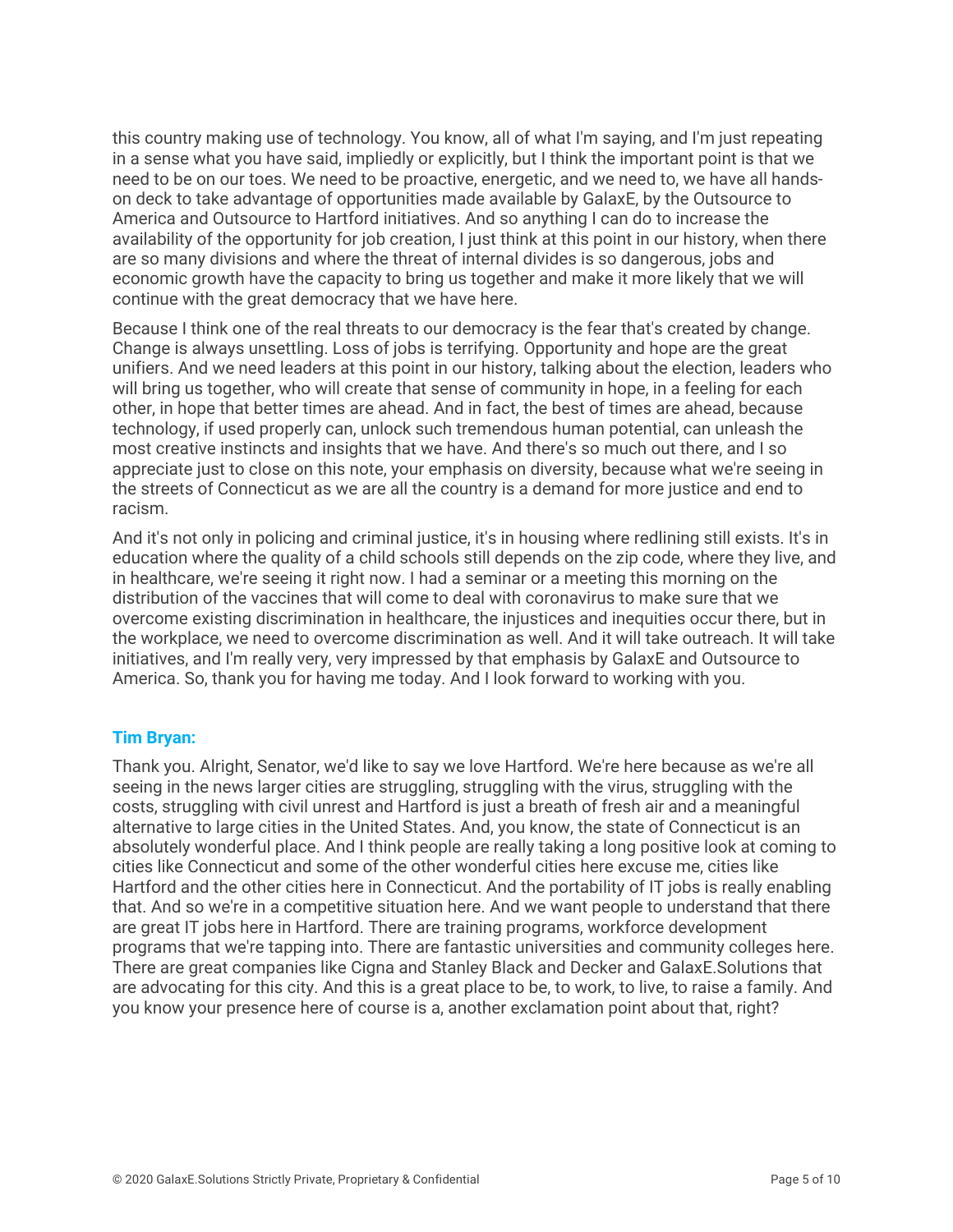### **Senator Richard Blumenthal:**

Hartford is a great city. My hometown is Stanford. Also, a great city, which has undergone tremendous transformation, as you probably know, being near to New York. Hartford's location in between Boston and New York is also really opportune and New Haven, Waterbury we're, we're very blessed in Connecticut, have great cities and every one of them offers different opportunities, but I would just second your point. I think you're absolutely right that at a time when there is movement and we see it literally in the real estate prices in Stanford and, and the Greenwich area where I live, people are escaping New York, and Hartford is a natural place for businesses to come throughout Connecticut. And we have a very welcoming view of business. I am very grateful that you consider me an advocate, but we also have an advocate in our governor who comes from the business world and nobody appreciates the importance of economic development more than he does.

So, I think we have a great team right now. We have an opportunity to take advantage of it. And so, I'm happy to work with my colleagues here in Connecticut and frankly in the United States Senate, because this is a national movement that we have to encourage bringing those jobs back long, a topic of discussion, but I think we've arrived at a critical moment. We can meet that moment and really Outsource to America.

#### **Dr. Mark Boxer:**

Very, very important point center, which is the, the government support of programs like this has been phenomenal and incredible. And seeing it from both the corporate side, as well as the educational side, the work that the mayor has done, the governor has done, that you've done in terms of making it a friendly place to launch technology-enabled, valuable firms, like the programs that GalaxE put in place, in my opinion is unparalleled and the support of the corporate infrastructure obviously is so keeping it's interesting because Connecticut has a history and a legacy of innovation. And this quarter is very much becoming a tech sector, especially for things like healthcare. And so, I think it's one of the best kept secrets it's out there. But if you look at what's happened around healthcare and innovation and Connecticut unparalleled. Jackson labs, the work that the pharmaceutical companies are doing, the payer community, the hospital systems, it's just phenomenal. And that whole infrastructure then supports the innovation that GalaxE has helped to drive

#### **Senator Richard Blumenthal:**

Good point.

# **Tim Bryan:**

Very pleased, Sandipan, closing comments, sir?

#### **Sandipan Gangopadhyay:**

Yeah, I do support what Dr. Boxer just said. What we find is that there is today, this is the case, but also Connecticut has been the birthplace of many industrial innovations, I mean insurance has been one of the you know founders and you know, of some of these core concepts out of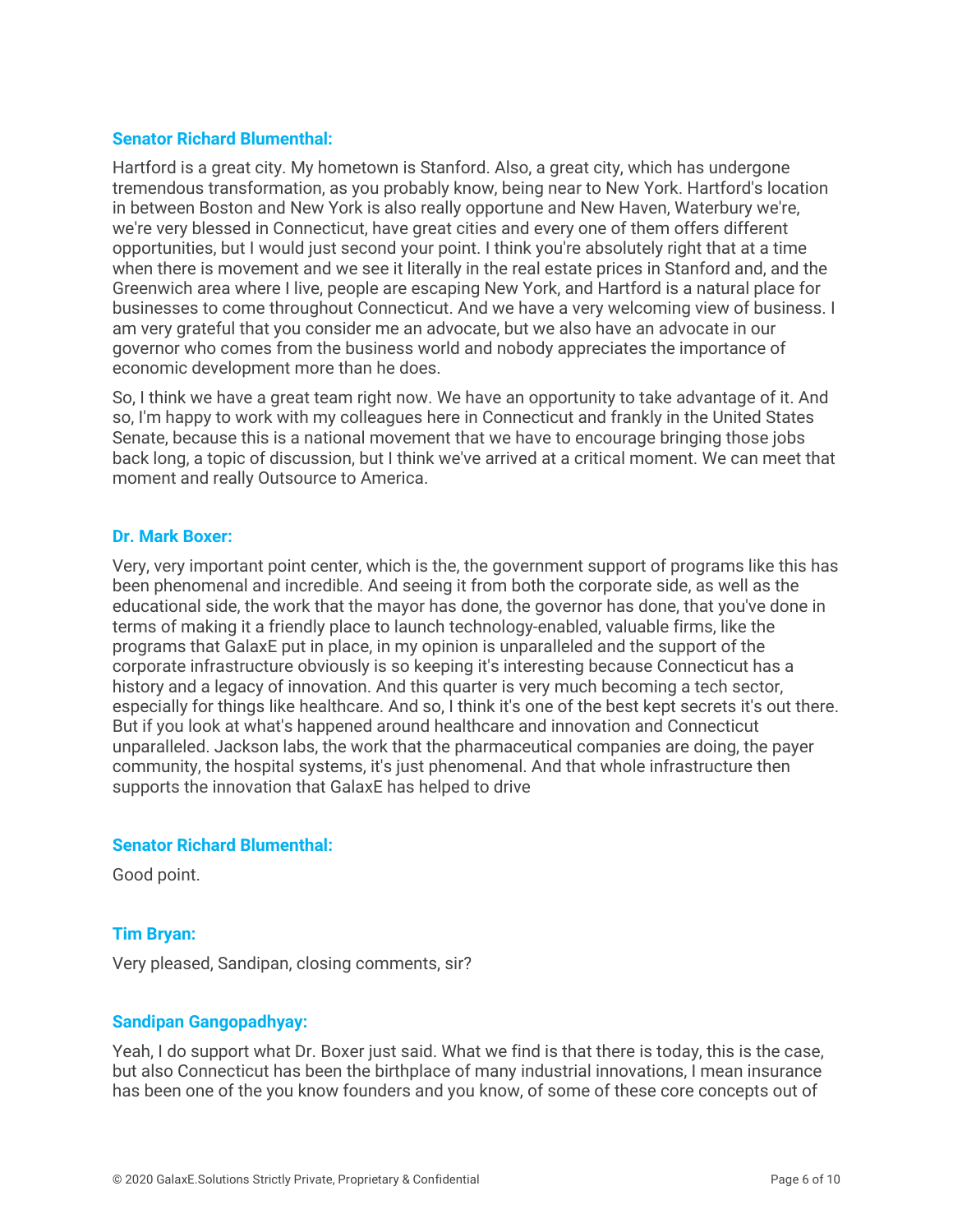which businesses built. And what we find is as we are bringing in talent, local talent they you know, it permeates the, their culture and their psyche, so that influences their aptitude and the culture that they bring into the job. And that's incredibly important for us to layer the advanced technology, because that's something we can do. That's what we do for a living, but to get that raw material and combine it with this, teach them our playbooks. That's when the combination of these three, four forces, you know, the technology, the playbooks and the training and mentoring, and then that talent, that's something that it's very difficult to compete from another country. We are way ahead of other countries from that standpoint.

### **Tim Bryan:**

In closing, Senator Blumenthal. You hit it right on the head. The leadership here in Connecticut and in Hartford, Governor Lamont, Mayor Bronin, obviously Senator Blumenthal, your exemplary leadership on behalf of this state is greatly appreciated, and we are just at the stepping off point. We are just at the point right now, where we're able to bring jobs back to the United States to essentially change how outsourcing has functioned for the last 20 years with Connecticut and Hartford among other cities in the United States being in a leadership role. So, your presence here, as I mentioned, is greatly appreciated. Your leadership and your advocacy for employment and minority employment in this state and in this country and giving everyone an opportunity to participate and enjoy the American dream and using IT spend that's going on here to accomplish it. Thank you, sir.

#### **Senator Richard Blumenthal:**

I just, one more comment apropos, you're stepping off reference. I haven't run marathons recently, but I have run them. And you know, I view this effort as a marathon, not a sprint. We have to view it as a long-term effort. Not that it will involve the pain of a marathon, but I think Connecticut is ready for this kind of effort and we need to really devote the time and the resources, and I'm just really excited that you've asked me to come here today. I look forward to working with you and we can bring together other leaders to participate in this kind of exchange. And I stand ready to help you in any way to bring those jobs to Connecticut. Thank you.

#### **Ryan Hoyle:**

Thank you to our speakers for their comments. A few things I want to add is: One, we certainly love Hartford. So shameless plug to salute and to the Goodwin hotel, my kitchen and my home away from home. Can't wait to get back here weekly. One announcement that came up and thank you, Dr. Boxer for your reference to the social determinants of health. Hunger is one of them. I believe there are seven, but hunger is one of them, and I'm happy to announce to my colleagues that GalaxE.Solutions is against that fight. And we've doubled down and expanded our donations and our partnership starting with Gleaners community food bank out of Detroit the 2019 Feeding America food bank of the year. We are fully funding the school food mobile program for one of the most at risk schools in the heart of the city. We are expanding that program to also work with the food banks in each of the cities that Outsource to America is in and expands to, so that's something that all of us should feel proud in and take pride in. I also wanted to just say, Will, our most senior recruiter and hire number one, I consider Chandra our VP here hire zero, but Will, hire one in the office, had a meeting with a potential candidate for our Outsource to America program last night, and he let me know that this candidate's pushback on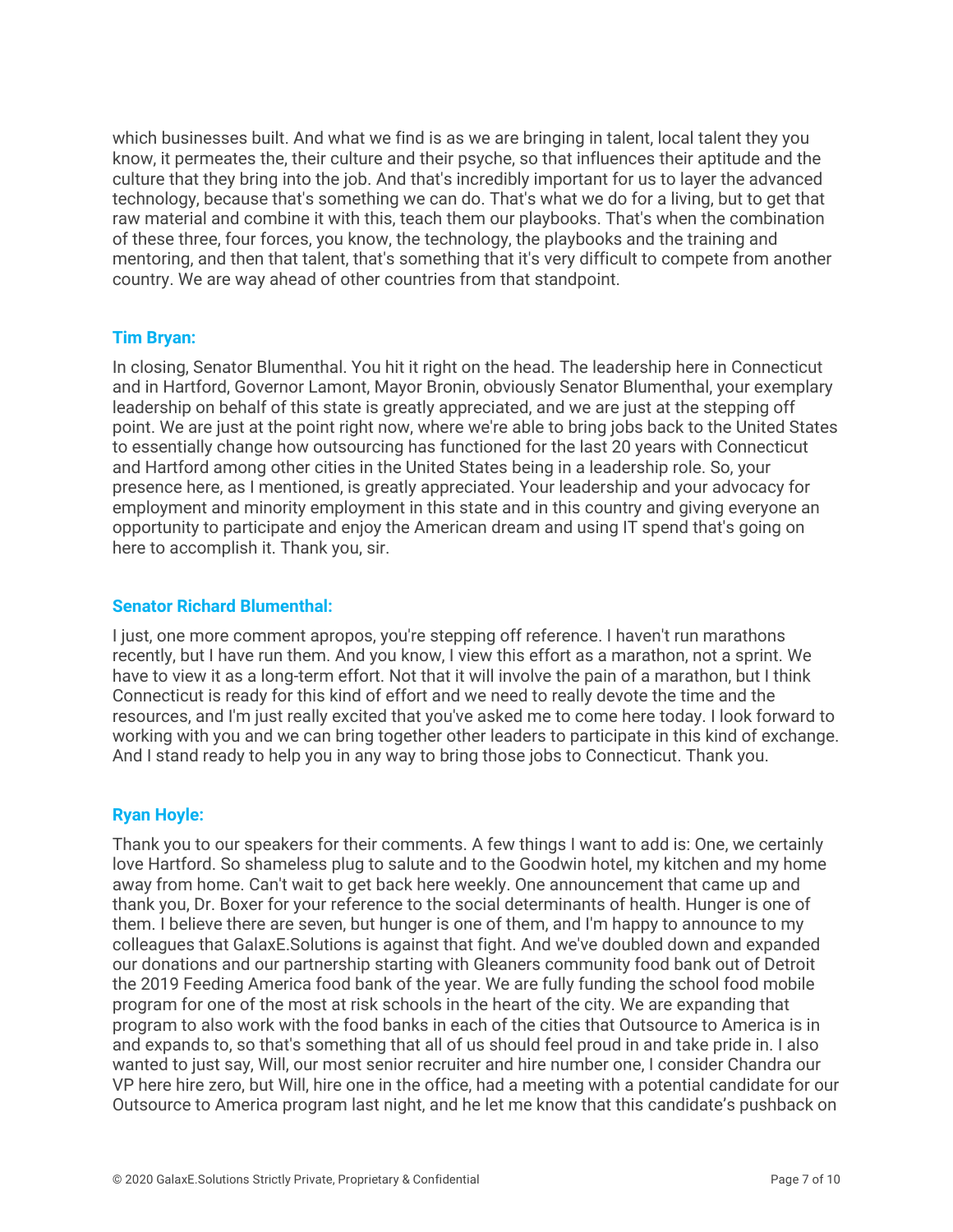the opportunity was it's too good to be true. I wish that candidate could be part of this meeting because I think she would have gotten the answers that she needed to understand that through collaboration all things are possible. But with that in mind, I want to give a call to action to all of you to come to this mic. You don't have to get on it and speak too closely into it. They'll control sound levels behind, but please come up and ask questions at this panel. You guys have already made your commitment to GalaxE into this program, but if there are things you want to know about where we're at, where we're going, why or how now is your chance. So please step up to the moon, take pride.

### **Tim Bryan:**

We'll take a couple of questions. Go. I know the senators on a pretty short timeframe. Pretty sure. Well, I'll ask one question

### **Senator Richard Blumenthal:**

You can ask me about anything. It doesn't have to be about offers necessarily have to be on point.

### **Chandra Dyamangoudar (VP of Hartford Innovation Center, GalaxE.Solutions):**

Senator, thank you for coming here and showing the support. My name is Chandra Dyamangoudar VP of Innovation in Hartford. I do want to echo what Ryan and all of you guys said that I joined GalaxE eight, nine months ago. And it has been, and before that, I was in a leadership role at the Blue Cross Blue Shield on the insurance side. And it's for me job, a job is a job, but beyond that, it's been a magical experience. And working with the community here, working with the folks, grooming the local talent and, and creating the talent and compete to Sandipan's point, to bring the jobs back from offshore to here locally and compete at the same time, using automation technologies, using our Gx products. It's just been a great journey for us. I know there's a lot of energy in Hartford. There's a lot energy. We think GalaxE Hartford, a lot energy across the commute and very, very excited. And I do want to thank you, Senator, for all your support.

#### **Tim Bryan:**

Senator, you'll like this. I am good friends with a retired Senator, George Mitchell, and, you know, he tells stories occasionally about [Senator Blumenthal: He is one of my heroes by the way.] Well, and so one of the things that he talks about are the friendships both inside the party and across the aisle that he had during his tenure in the Senate and as majority leader. And probably one of the things that many people don't appreciate is that those friendships are possible even in a highly partisan environment. Just be very interested in your experience in that respect and then we'll call it a day.

#### **Senator Richard Blumenthal:**

Well, that's a really great question. And I'm going to try to be succinct, but it's a very important question. First of all, about George Mitchell, I see some fairly young-looking faces in the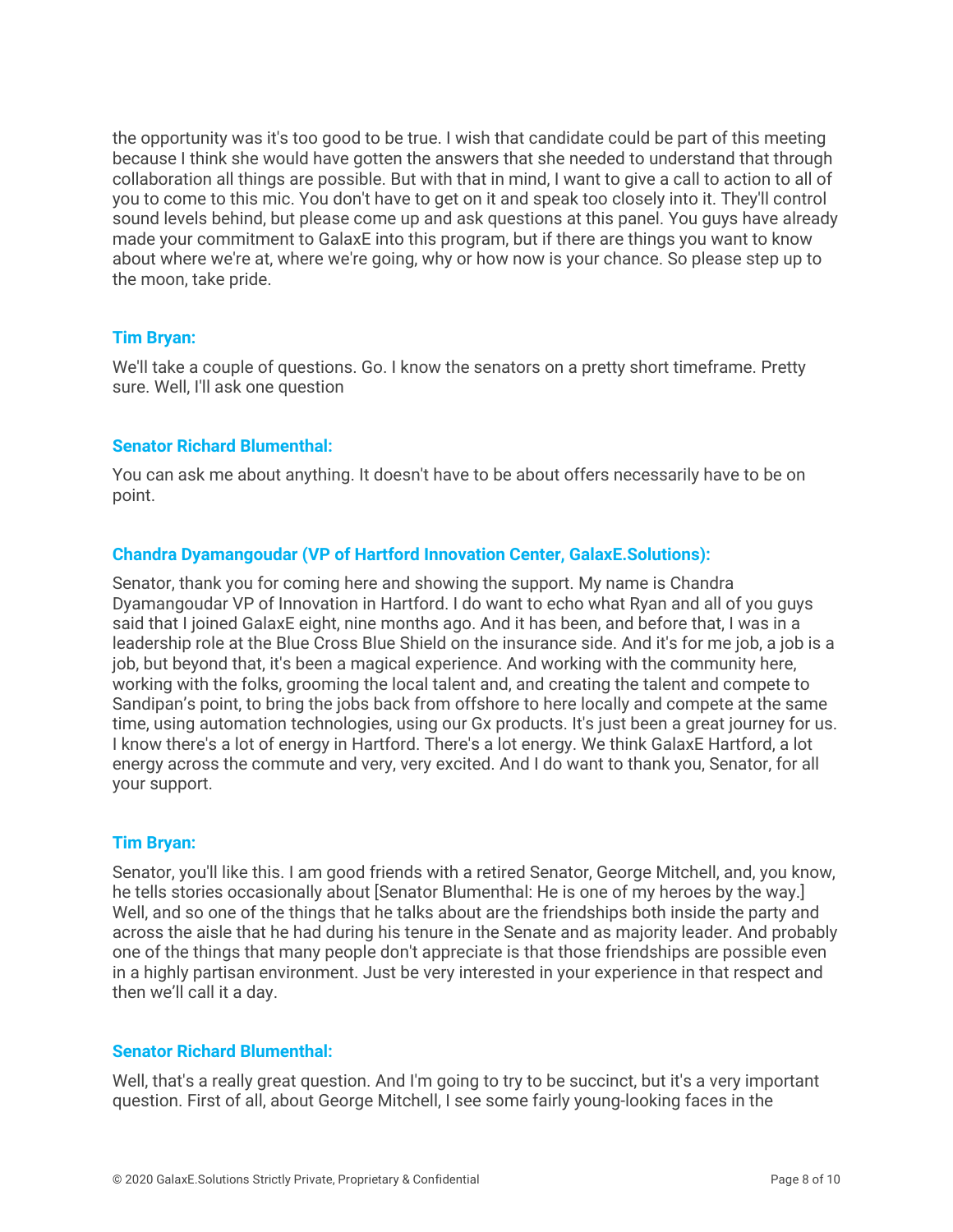audience, so let me just tell you a little bit about George Mitchell. He is from Maine, still has a Maine accent. He became United States Attorney, the Chief Federal Prosecutor in Maine, and it happened to be while I was the Chief Federal Prosecutor, the US Attorney here in Connecticut, which is how I got to know him initially. So, he was a colleague as a law enforcer. He then became a federal judge in Maine.

He resigned to run for the United States Senate, and he won. He became majority leader of the United States Senate, which is the in effect, the guy who runs the Senate, just as Mitch McConnell now runs it for Republican, George Mitchell ran it for a democratic majority that existed at the time. He left elected politics and he became a peacemaker in Northern Ireland. He literally brought peace to an area of the world where no one ever thought that would ever be a resolution of the conflicts there. So, he has an extraordinary person, and if you ever met him you would see how his integrity shines through his personality. I've run into him from time to time over the years. The last time I saw him as a matter of fact, was in New York at a gathering to support one of my colleagues. I was supporting one of my colleagues, a mutual friend of ours.

So, George was there but he is the type of personality who appeals to people regardless of their party. And so, he forms friendships across the aisle. There are many people today who say, you know, the problem is you guys don't have friendships across the aisle. And the fact of the matter is we do, I have good friends who are Republicans. I'll just give you one example, Jerry Moran, who is Republican from Kansas. We vote together, I would guess maybe 8% of the time, maybe 10, but the vast majority of our votes are in different sides on almost every issue. But we serve together on the commerce committee. In fact, he is the chairman of the consumer protection subcommittee, and I'm the ranking Democrat. And we've worked together on a number of bills to try to protect consumers from scams, for example, robo calls, to protect Olympian athletes.

You may remember Larry Nassar who took advantage of young gymnast. We have a bill that has just passed the Senate by unanimous consent to provide more protection for those gymnast athletes. We have a wonderful relationship. We don't have dinner, we don't play golf, but we work together. So, I believe that those relationships are still possible. And I have them with other senators while I'm just giving you that one as an example, the problem today is it is a real problem, that there has been such polarization in the body politic. There has been such, I mentioned before division, we are in many ways so divided as a country, very unfortunately, so that ordinary people have trouble having those friendships, in effect, bridging those divides, coming together with people who may be on opposite sides of an issue. So, I think it's so important that we, as citizens, as public officials, as members of institutions, whether it is boards of corporations, or boards of hospitals, or congregations and churches and mosques and synagogues, that we try to bridge those differences.

And I'll just finish by a political note. You may recall that in the course of the democratic primaries, there was criticism of the former vice president, Joe Biden, because he had these relationships with Republicans. Some Democrats, some people in my party criticized him because he had worked with Republicans. I'm oversimplifying the criticism, maybe unfairly, but the point is, I said at the time, that's a good thing - to be able to work with people who disagree with you on five issues, to be able to find commonality on three issues. That's what makes our country work. That's what makes our government function. And too often, now we emphasize what we have in conflict rather than what we have in common. So, the quality that you mentioned in George Mitchell is one that we need so much more today. We ought to value it so much more than we do. I'm not here to argue for any particular candidate for the Senate or candidate for mayor, or candidate for president, but just to encourage everyone to value that quality and whoever the leaders are. And for my friend, Jerry Moran, you know, he has braved